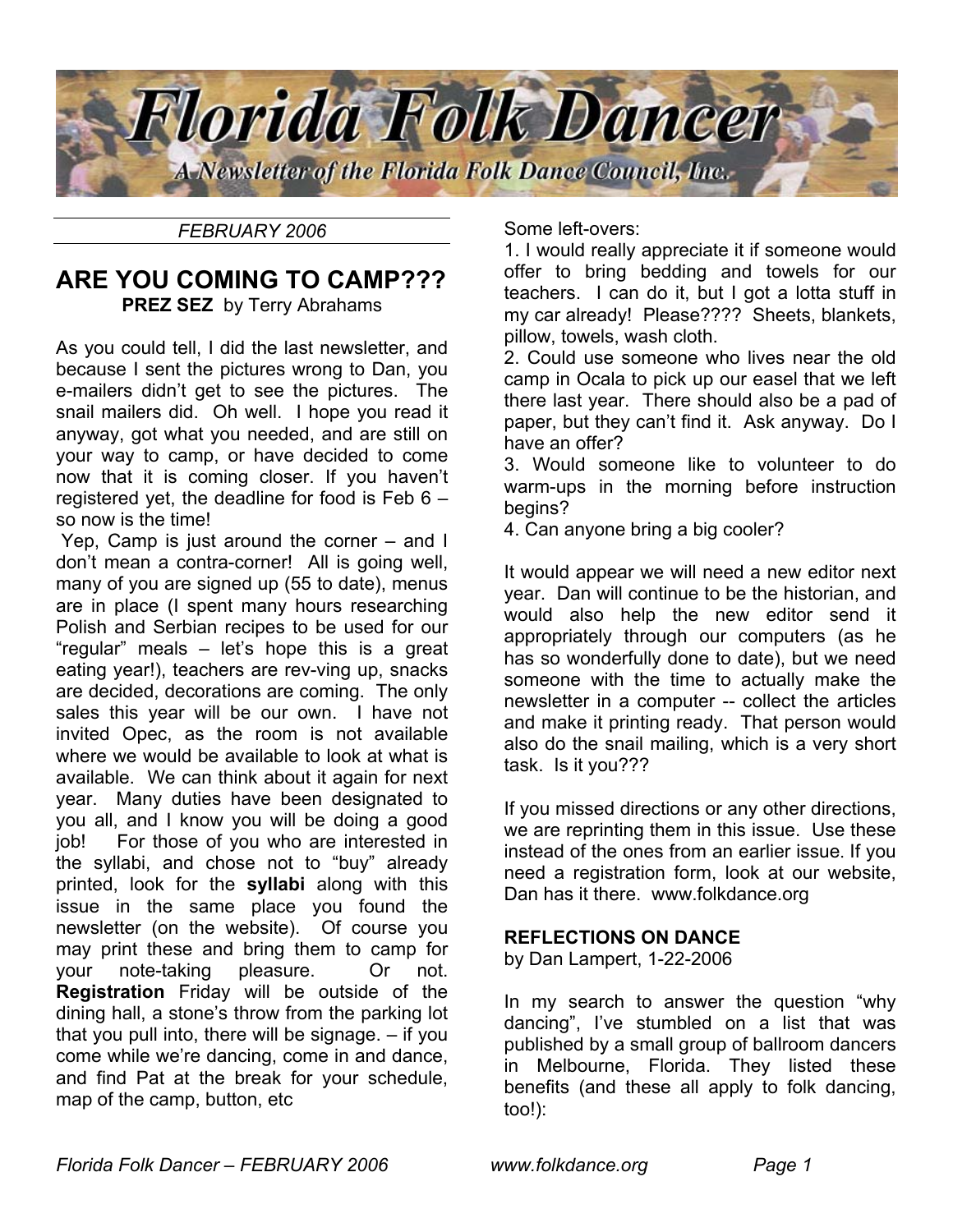*Develop a sense of timing and rhythm Fix those two left feet Gain social teaching ability Increase your confidence Become more popular Learn something new Lose weight Get exercise Relax Have fun Develop a sense of accomplishment Meet new people Have more grace and poise* 

I believe I've identified all of these points in the past, except the last one. Something about "grace and poise" got me thinking. We are put here on Earth for a lot of reasons. We could argue about the exact "purpose" in life, but one thing is obvious. We learn in layers. We start out crawling, then walking, running, driving, and perhaps flying. We *live* in layers. We start with infancy, then childhood, adolescence, and adulthood. We even *think* in layers. Our cognitive skills start with physical interactions as an infant, then language skills in childhood, and then logic and abstract concepts as an adult\*. In fact, everything about life has layers. And with each new thing learned, we build upon the previous layer. The mention of "grace and poise" caused me to realize that dancing is a conduit. Dancing helps us to add more layers to our lives. Dancing helps us reach fulfillment in life, regardless of our ethnic and religious backgrounds. In short, dancing helps us "become."

So, next time you're out dancing, remember what we're discovered here today. Life is layers\*\* and dancing helps us move through life. And don't just picture the layers of life like those of an onion -- growing out in all directions. Imagine the layers in your life forming underneath you, pushing you upwards -- helping you to reach upward. That, my friends, is why we have the popular expression: "something to live up to".

#### Footnotes:

The four layers of cognitive skills were identified by the famous psychologist, Jean Piaget, although he called them stages. You can read more about Piaget's work by searching the net for his name, or start here: *http://chiron.valdosta.edu/whuitt/col/cogsys/piaget.html*  \*\* The quote "Life is layers" is the result of a year of research by Dan Lampert in 2003.

#### **DEBBIE'S ISRAELI DANCING-MAITLAND**

We are having a mini-workshop on Monday, February 13 with Dany Benshalom. It will be at the regular dance session, although we are starting at 7PM. Come at 6:30 if you want to bring your dinner (dairy or veggie only, please) and schmooze. We'll be in the auditorium. The charge is \$10 and we will be meeting from 7:00 PM to 10:00 PM for our workshop and dancing. We can't stay later since the JCC closes at 10.

The previous weekend Dany will be in Gainesville, so try to attend that one as well. *[See next article]* Please let me know if you are coming and if you need a place to stay on Monday night.

ALSO, we are having our annual weekend workshop on April 1 and 2, with our special guest teacher, Ruth Goodman. Mark your calendars. The flyers will be mailed out at the beginning of February.

Hope to see you at both workshops!! Best wishes, Debbie (Meiten)

## **A NOTE FROM RUTHY SLANN**

Hello my dancing friends,

Our spring weekend workshop in Gainesville, FL is a bit early this year. Dany and I will be there on Feb. 11-12 and would love for all of you to come dance with us. I know Tony has sent the flyer to most of you, but just in case, I will attach it to this note. As usual, Dany will bring some new dances, and some "classic" that proved to be "keepers".

Looking forward to dancing with you soon, Love and shalom, Ruthy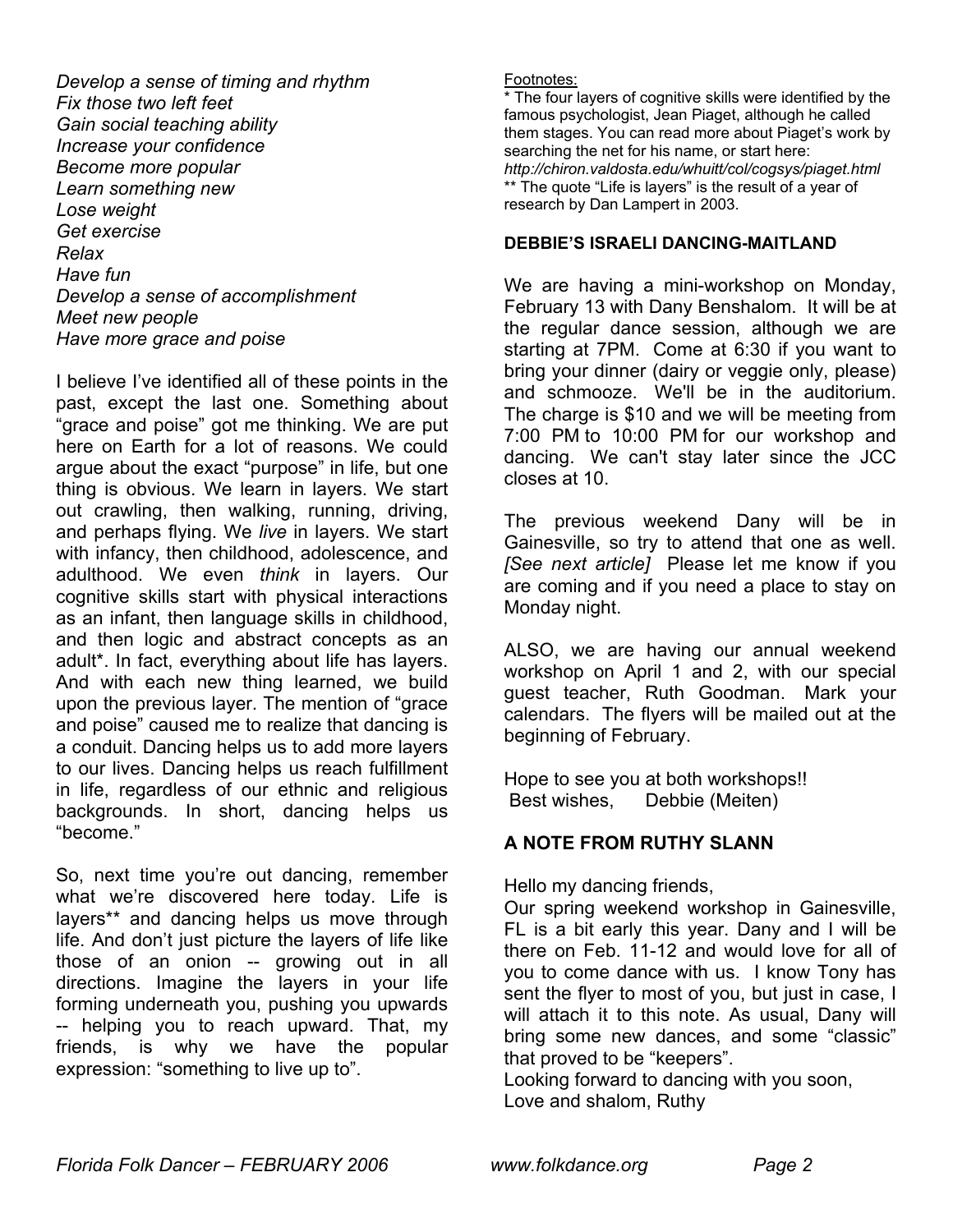## **FROM JACK & CO. (Gainesville)**

Hey ya'll out there in folkdance land......This here Gainesville International Dance group which meets every Friday from 8 - 11....is rocking to some fine tunes and hot times......

Ron Tomocik was our energy this weekend (Jan 20, 21) as we danced to some great live sounds from his accordion.....A Russian dance called "Sasha" and

a Greek one called "Larikos" were introduced to our group.....Ron sure does know how to belt out a folk tune...!!!!

Our teachers for the month have been: John with "Matura de la Felnac", "Donne Donke Lesnoto", "Atlantic Mixer", "Sulaam Yaakov," D'Hammerschmeidgeselln", "In Gradina", "St. Bernard's Waltz", and a bunch of others which I can't think of right now....Linda with "Lepa Maca", "Zaplanski Cacak, "Paidusko", "Lum Lum Ley",

"Tsamikos", "12th St. Rag"(with me), "Allunelul".....Margaret with "Cucuk", "Rustemul de la Intoarsa", "Ya Abud", "Vulpuita", and others.....Julieta with "Muresanca", "Paraliakos", Hora de la Tulnici", "Bracno oro", " Oj Devojce",....

Joyce before her toe injury did a few....." "Godecki Cacak", & "Krecavi Ketus".......hey Joyce....we sure do miss you.....hurry up back......And by the way, I did a few...."Tropanka"(Yves), "Ekizlijsko Horo", "Evev Ba", and "Yalel" ......

And guess what....?.....we've recruited a new teacher from our folk.....Stefan Craciun.....a student at UF who is our new whiz kid of folk dancing...!!!!.....He gave us his great interpretation of "Hora de la Gorg"........he has given our group a great impetus of energy...!!!!.....and feelings too......

Anyway, we're having a blast up here in G'ville......don't forget to stop by on your way north any Friday night......just contact us beforehand and we'll try our best to accommodate you.....

Good luck FFDC officers with your last minute preparations for camp in a few weeks.....we're ready.....and able.....

## **BABIAK ENSEMBLE PERFORMS**

The Babiak Dance Ensemble performed on the International Stage for Sarasota Arts Day on January 15, 2006. It was a spectacular show with12 dancers in elaborate Slavic costumes. The newspaper said that 30,000 people attended the downtown event.

 Rich and Linda Nicoli, experts in Czech and Slovak dances have been performing with a dance group in Minneapolis and now live in Sarasota and are teaching the local ensemble some elegant dances, like Vrtielka.



 Other experts in the troupe include Mary Finegold, Tahja, Juan de la Sierra, Dr. Cristina Babiak, Mariano Vo and Andrea Sturgess.

 In 2005, the Ensemble performed at the Ringling Museum's Italian Festival and their Oktoberfest. They also presented German dances at the county fairgrounds. As usual, they entertained at nursing homes, private parties and mobile home parks, but in 05 they began teaching folk dancing to public school children, sponsored by the Sarasota Arts Council and special grants.

 The Ensemble rehearses weekly on the Babiak's wooden porch. At this time they are under the direction of Andrea Sturgess, the Babiak's granddaughter. The dancers love to rehearse.

Watching the ancient Dmitri with his two titanium knees swing his granddaughter around with great joy on their faces as they display the old Latino dances taught by Nelda Drury in San Antonio many years ago...is a wonder.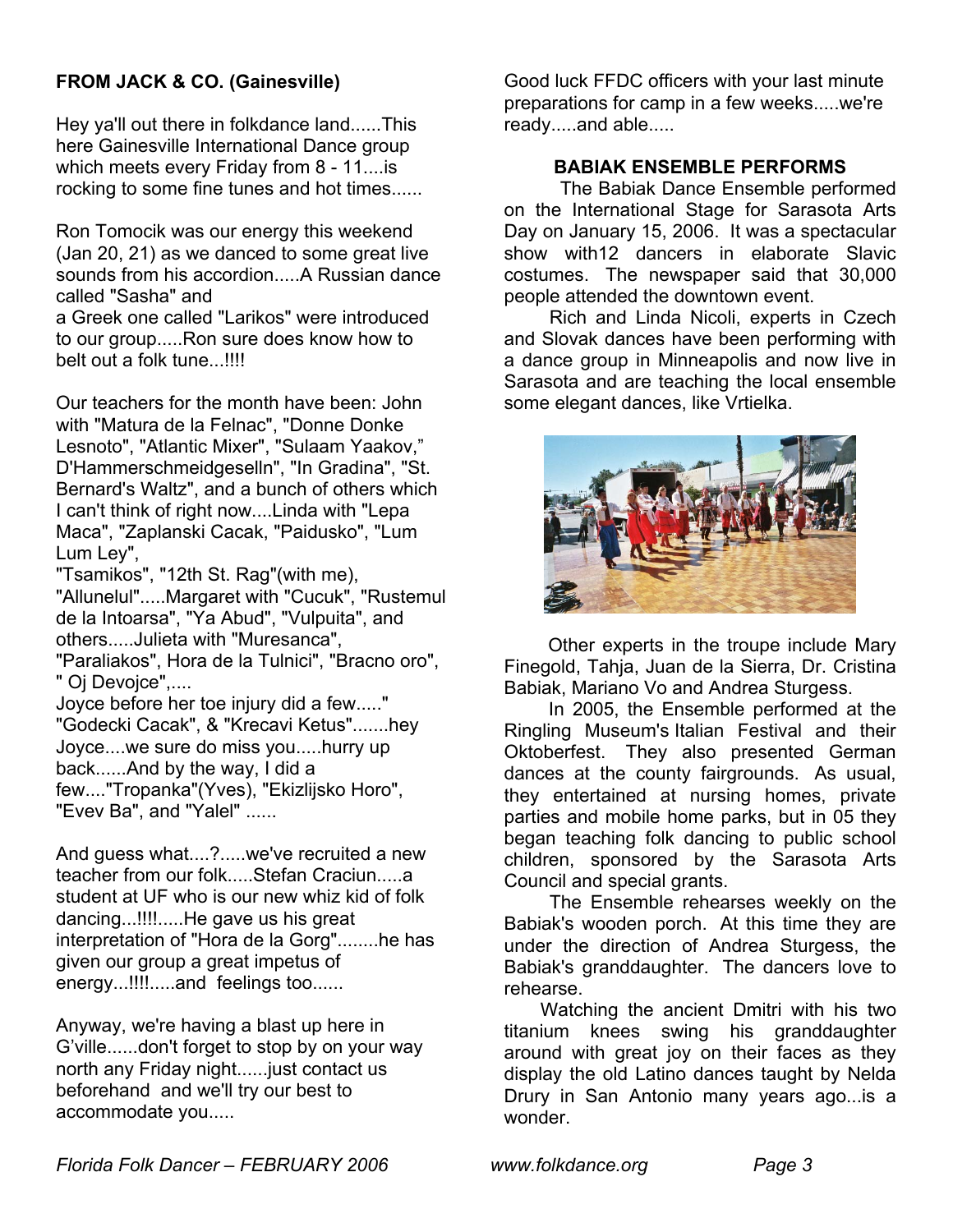Six of these dancers plan to attend the Florida Folkdance Camp at Crystal Lake this February.



**GRAPEVINE INT'L FOLK DANCERS OF SARASOTA** by Marie Millet

I had a wonderful time at my 80th birthday party last Sunday at the Unitarian Universalist Church. I was so pleased to have Terry, Bill Schwarz, Andi and Ursula from the Tampa Bay area. I can't imagine a more wonderful way to celebrate than to be dancing with my folk dance and Unitarian friends accompanied by live music from a great band that played music from my era.

See you at camp.

## **PENSACOLA GROUP DONATION**

The following card and check was received from Becky Garcia of the Pensacola group:

Enclosed please find a check in the amount of \$100.00. This is a gift to the Olga Princi Fund given by the Pensacola International Folkdancers. This gift is made in memory of Mrs. Judy Marsh, who met her husband through folkdancing. Mrs. Marsh passed away in December after a lengthy battle with cancer. Sincerely, Becky Garcia *[ed. Note – we thank you so much!]* 

## **ORLANDO INTERNATIONAL FOLK DANCE CLUB** By: Pat Henderson

Juanita Schockey made great strides in recovering from her hip replacement surgery. She returned to dance less than a month after

the surgery and did three dances. The next week she did many more. After just five weeks after surgery, she got rid of her cane. It shows how dancing affects the recovery from surgery and also how dancing conditions a person before surgery. By camp, you will probably not even know that she had surgery.

On January 5, Bobby and I traveled to Tarpon Springs for the Greek Epiphany Celebration and stayed with Kay Demos in the home she bought a year ago. Terry Abrahams, Ruthy Slann and a Canadian Israeli dancer [*Livia*] also were there. There was a Greek dance workshop going on the entire weekend so Kay bought tickets for us all to go the dance party that evening. There were three bands: two from the U.S. and one from one of the Greek islands. One of the bands played a lot of Macedonian dances that we knew. Then on Friday, we watched the processional to the lake and the diving for the cross. It was a special celebration since it was the 100th Anniversary of the Epiphany in Tarpon Springs and the Patriarch from Constantinople was there. There was very high security with snipers on rooftops. It was very cold and windy that day so after having a Greek lunch and dancing to a Greek band for awhile, we all left to dance international in Tampa. It was our first Epiphany and we enjoyed it.

On January 18th, we were glad to see former member, Bob Monaghan from the NY/NJ area. He is at Embry Riddle for 10 days working on some re-certification for pilots which means he is still flying. We enjoyed doing *Ramot* with him since he is the one who taught it to us. We look forward to seeing everyone at camp. If you cannot come for at least a day, come for a night party. Where else can you folk dance with 60-80 other dancers?

## **TAMPA TALES**

Bobby, Pat, Ruthy Slann and Livia and I all joined Kay Demos for the 100<sup>th</sup> annual Epiphany celebration in Tarpon Springs. We went to the party/dance the night before with a couple of good bands, John Lulius organizing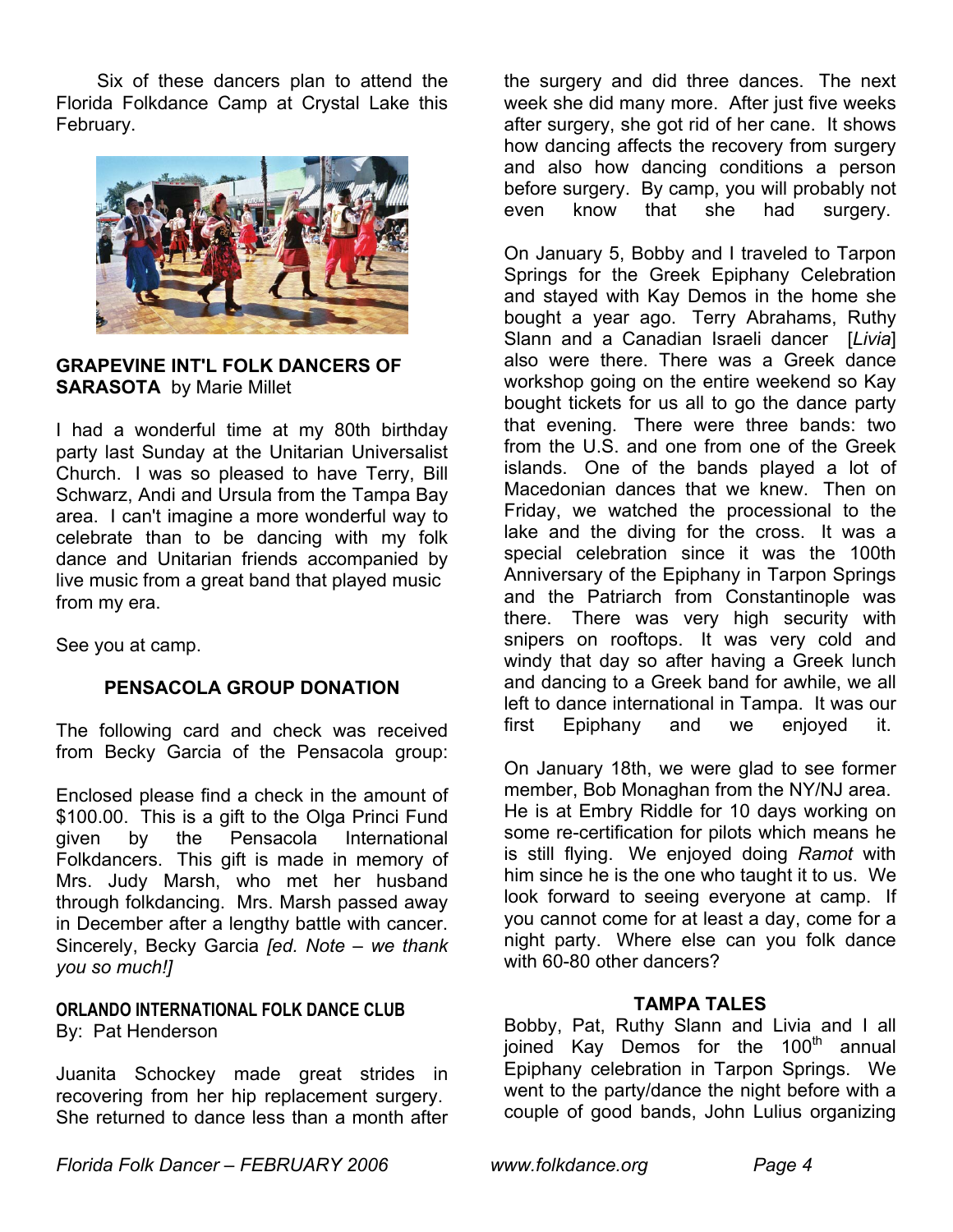his usual good evening of food and dance, spent the night at Kay's new home, walked the next day to the Procession, diving for the cross and the performances, food and buying stuff for the afternoon. Ruthy, Livia and I got home in time to dance with our Friday night International group, before they left the next morning, we were joined by Jeana (Israeli) from St. Pete for breakfast. Very cool weekend! Bobbie Ward and I also trekked to Tarpon the day before for the Tammies – always terrific – saw Kay there too! Bobbie and I spent New Year's Day kayaking – my first time – and I loved it! New Year's Eve contra dancing was so-so, but good to be out I guess.

Andi, Bill, Ursula and I went to Marie Millet's  $80<sup>th</sup>$  birthday party and it couldn't have been better! Folk dancers danced Marie's favorite dancers, a band played for our ballroom dancing pleasure, there was wine, punch, cheese and crackers, salutations, tons of people, one of the nicest parties ever! And for such a happy occasion!!! Judith had a Scandinavian workshop last Saturday. She has these every now and then – such a devoted gal! She, Ernesto, Susan, Kathie, Jim and I are going to the Snowball (Tampa big contra weekend) – actually will have been by the time this issue comes out – of course we'll have a good time. Ursula's on the mend, Charlene is recovering from a very bad car accident and finally back dancing, Andy is helping put on various swing activities. We're small, but we're busy!

## **DIRECTIONS TO CAMP CRYSTAL LAKE (NOTE: Directions Are From N OR S)**

The camp is located at 6724 Camp Crystal Road about 5 miles north of Keystone Heights. Since this is the first time for most of you to find this camp, we highly recommend that you come in daylight hours. As a reference, it is probably 45 minutes further from the south than our previous camp.

# **From the North**

## **If you are on I-95:**

Just north of Jacksonville, exit onto A1A & US 301 S and go to Starke. Go through Starke on US 301 and then look for a sign for the Keystone Heights Airport on your left. (If you get to Keystone Heights, you missed the turn.) Turn left on Keystone Airport Road. Go one mile and turn right on Camp Crystal Road. Follow the signs into camp.

(Note: If you are in Jacksonville, take I-10 W to US 301 S and continue as above.)

## **If you are on I-75:**

Exit at Lake City onto US 90 E; go through Lake City and then turn right onto SR 100 East ( You will actually be going southeast). Go through Starke and then look for a sign for the Keystone Heights Airport on your left. (If you get to Keystone Heights, you missed the turn.) Turn left on Keystone Airport Road. Go one mile and turn right on Camp Crystal Road. Follow the signs into camp.

# **From the South**

.

## **If you are on I-95:**

Exit at Flagler Beach on SR 100 W; continue through Keystone Heights on SR 100 W; go 5 miles; turn right at Keystone Airport road. Go one mile and turn right on Camp Crystal Road. Follow the signs into camp.

## **If you are on I-75:**

Exit just north of Ocala on SR 326; go a short distance and turn left on US 301N (along with US 441 and others); go about 5 miles and stay on US 301 N when it forks right from US 441N (Do NOT go to Gainesville); continue on US 301 through Waldo; about 5 miles from Waldo, look for a sign to Hampton and turn right on Hwy 18 to Hampton; go about 4 miles and you will dead end at FL 100; turn right onto SR 100 E; go 1 mile; turn left at Keystone Airport road. Go one mile and turn right on Camp Crystal Road. Follow the signs into camp.

(Note: If you miss Hwy 18, go to Starke and then take SR100 E to the camp.)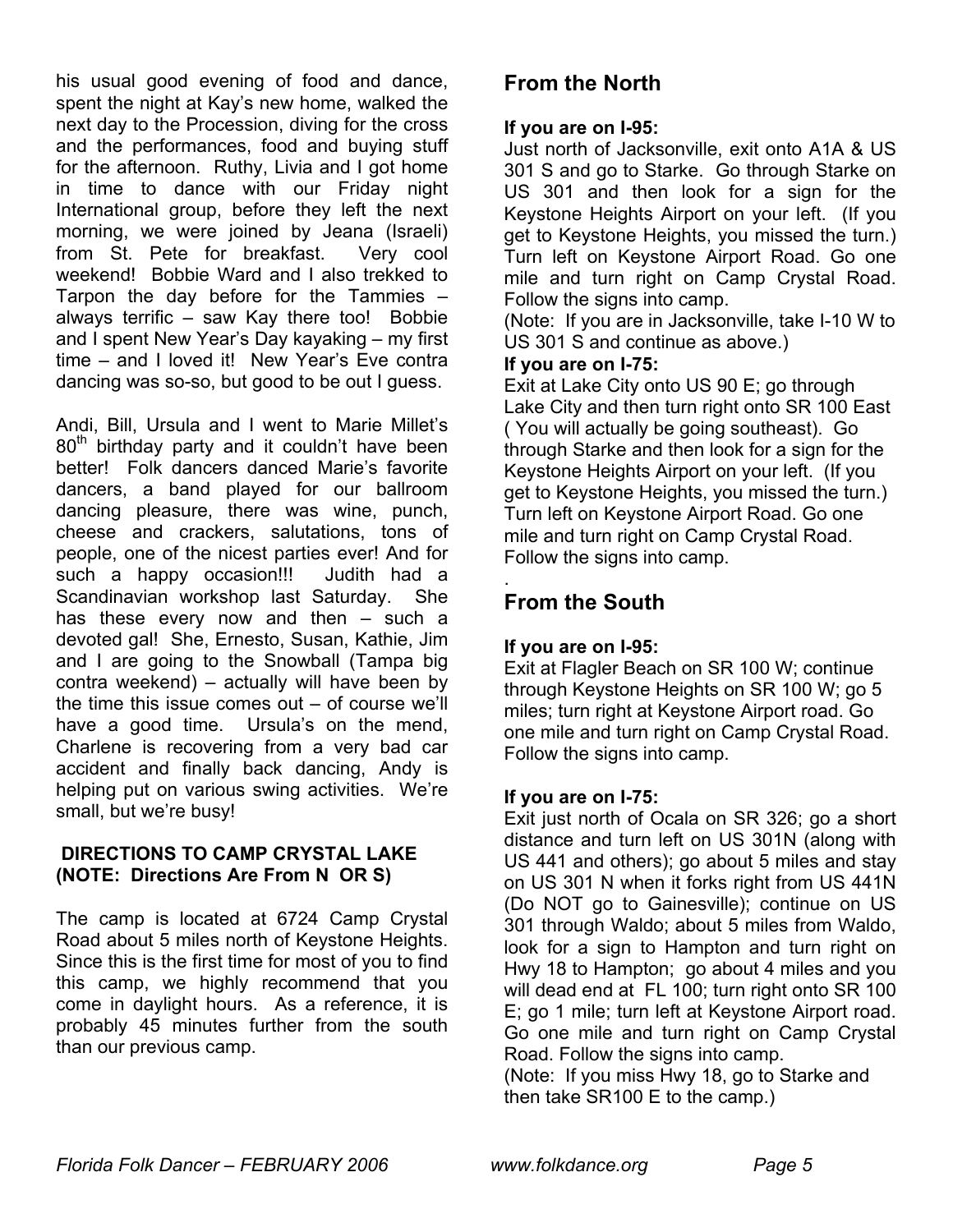## **If you are lucky enough to be coming from Gainesville:**

Take Waldo Road (Hwy 24) or take  $39<sup>th</sup>$  Ave east to Waldo Road (Hwy 24) to Waldo; turn left onto US 301N in Waldo; about 5 miles from Waldo, look for a sign to Hampton and turn right on Hwy 18 to Hampton; go about 4 miles and you will dead end at FL 100; turn right onto SR 100 E; go 1 mile; turn left at Keystone Airport road. Go one mile and turn right on Camp Crystal Road. Follow the signs into camp.

(Note: If you miss Hwy 18, go to Starke and then take SR100 E to the camp.

# **CALENDAR OF EVENTS**

## **February 2006**

3,4, Friday, Saturday: Greek Festival, Ocala

17-20, Friday-Monday: FFDC Florida Camp, Camp Crystal Lake, Keystone Heights, FL

## **March 2006**

25, Saturday, Spring Fling in Port Orange, FL

#### **April 2006**

1,2, Saturday, Sunday: 19<sup>th</sup> Annual Israeli Workshop at JCC of Greater Orlando Guest Teacher: Ruth Goodman

7-9, Rang Tang, Shawn Donaldson, Armenian and Bulgarian, music by Bulgarian and Armenian Bands, shopping at Opet. Contact: Liz Nunan 1237 N. Valley Brook Rd. Decatur, GA 30033 or 1-404-292-7176 or [maryturl@juno.com](mailto:maryturl@juno.com) or [liznunan@hotmail.com](mailto:liznunan@hotmail.com)

11-12 – Gainesville – Dany Benshalom 13 – Orlando – Dany Benshalom (see article)

• **[Czech Pleasure in the Heart of Europe](http://www.dvorana.cz/dance/folk2006/00.html)** July 25 - August 16

## **DICK CRUM**

Date: Tue, 13 Dec 2005 06:14:21 -0800 Subject: [BBMDE] Dick Crum-We Have Lost a PreciousTreasure Good Morning friends. It is just before 8:00 a.m. in Minneapolis & St. Paul, Minnesota, in the USA. I just got the word from a local folkdancer who is close to his family that Dick Crum has died. We don't yet know what caused his death, but according to the folkdancer, who heard from Dick's sister in St. Paul this morning, Dick has been quite ill the past week or so, but had not been to a doctor. Friends and family became worried when they hadn't heard from him and couldn't reach him by phone. I'm sure more news will become available. His body will be cremated and ashes brought back home to St. Paul. There will be a memorial service here in the Twin Cities (his birthplace and home) at some point. I or someone here will keep you posted as we get information to share. There are so many wonderful, personable, creative, and talented dance teachers, researchers, and dancer in the world, but Dick Crum was THE most precious treasure of them all. May his soul rest in peace, knowing how much he was loved and appreciated all over the world.

Ceil Wirth, Mpls

There were many things that made Dick one of the best teachers ever (not just best dance teachers). One was his ability to look at a crowd and see where they were having trouble with a step. Then he'd reach into his bag of analogies to help them out. If he didn't have what he needed he'd make up a new one on the spot. If that didn't work he'd try another and so on.

by [andypo@atlantic.net](mailto:andypo@atlantic.net)

## **THIS JUST IN**

The Duquesne University Tamburitzans will be performing at 7pm in Crescent City on Saturday, March 4. I have a contact in that area to get tickets in advance and save \$5 a ticket. The price this year is \$18 advance and \$23 at the door. Bobby and I saw the show in Melbourne on Jan. 15 and it is great as usual. We had to pay \$28.50 so the increase in the price of gas in reflected in the price of the tickets. Even though we already saw the show, I am ordering and getting advance tickets for you like I did last year. Please let me know how many tickets you want and pay me by Wednesday, February 8.

Pat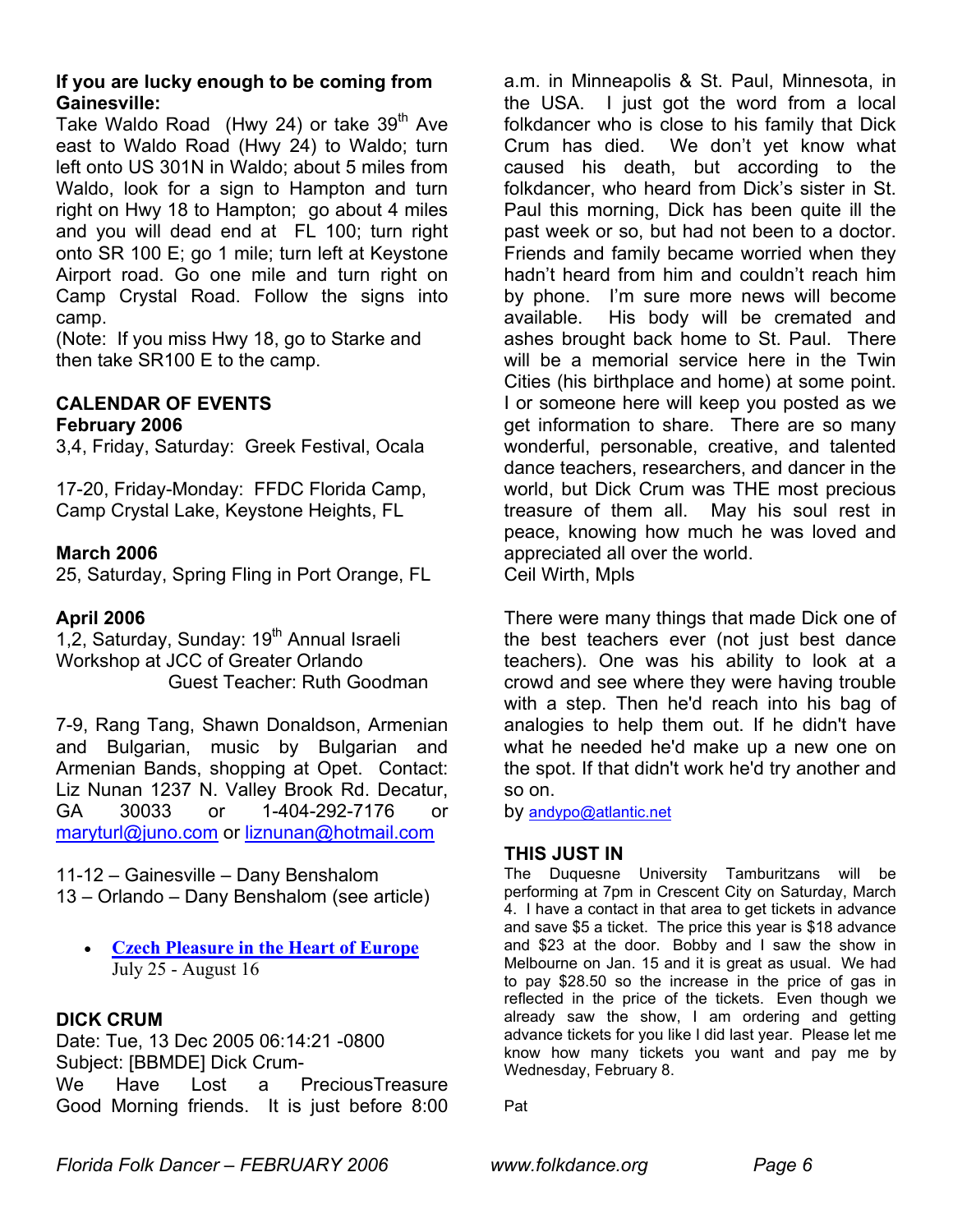#### **NOTES FROM TENNESSEE (JULIETA)**

*The following was written in Nashville, at the end of a meeting in early December, and is being sent to you from Ft. Lauderdale.*

Greetings from Nashville, the US capital of country music, and its many variations. Wherever I travel, I look for music and dance experiences, even if just as an observer. Line dancing was a memorable first for me. The Christmas Spectacular I attended included ballet, much of it of On Pointe. The Radio City Rockette dancers were fantastic in all their dances, the best dance being the Wooden Toy Soldiers, which required exquisite precision, balance and control. Most shocking of all the show was its end, with real sheep and camels coming on stage for a quiet, gentle Nativity skit. This latter included gorgeous Middle Eastern scenes with music.

But more important, this trip was a relative success, because I danced! I joined in line dancing at the Crazy Horse, which was unforgettable in part because I was so bad at it. So I stepped out and watched the dancing instead. If I am back in Nashville again, I will return to this strange place with full size horses running upside down in the ceiling, tasty fries, and local country bands such as 32 below. Do not cringe at the idea of line dancing with country music. The music was lively (with a stead standard 4/4 rock beat), the steps were familiar, and of all things, it is an authentic American tradition. We already do Cotton Eyed Joe. Best of all is line dancing with friends, with boots (any comfortable smooth-sole boots will do), and with fiddle in the background. With all the steps we know as folk dancers, we could show them some new choreography starting with more closely-spaced lines. We might as well try line dancing at least once every six months, I say! I know a prize-winning line-dancing entomologist that could teach us one day a few dances in a workshop at 308.

At the Grand Ole Opry show in the Ryman Hall, our claps (and whistles, yells, and stomps) were broadcasted live on local, web, and satellite radio. Most forgettable song was "Whisky Lullaby", funniest was "Leroy the Redneck Reindeer" with perfectly recognizable music (but with different instruments), and most enjoyable music was Kentucky Blue Grass fiddle, banjo and mandolin playing, in the style of Bill Monroe. Slide guitar and Dobro were also played. Slow fiddle music was wonderful in this famous Hall with the better

acoustics only found in Carnegie Hall. Other music to remember as a new live experience was what they called Honky Tonk, Christian Rock, Hee-Haw jokes, and the unnecessary plain truck-plus-dog songs. In the Opry we joined in clapping to the songs, directed by the show's MCs, who also read aloud 1930s and 40s style commercial announcements, the type that inspired Garrison Keillor's live music and radio theatre show on Saturday nights. They alternated famous seasoned singers (85 year olds included), ladies (to me rare in this very masculine environment), and up and coming young musicians and groups. All this was to tell you that the above and other trips downtown helped me balance with music and cheer a not-sogreat trip away from Florida. I look forward to being back in Gainesville soon, ready to dance at 308. A post note: I completed this trip by watching the welltimed new movie about Johnnie Cash, "Walk the Line" while my car was being fixed near Royal Park Cinema. See you dancing. Julieta

#### **MENSA WORLD GATHERING 2006**

By: Pat Henderson

In August of this year, Mensa will be hold its World Gathering (WG) in Orlando at Disney's Coronado Springs Resort. This means that some of the smartest people in the world will be meeting for a week to share programs and camaraderie. You have a chance to be part of this once-in-a-lifetime event. David Digby and I have volunteered to organize two folk dancing events for the WG. The first event will be on Thursday, August 10 from 10:30-11:30 AM. We will have a dance show and then teach dances to volunteers from the audience. David and I have done this type of program before at our RGs (Regional Gatherings) and at AGs (Annual Gatherings held for US members). The second event is an international dance party in the evening after a comedy program. We will be playing the music for the party and leading many of the dances. If you are interested in participating, we plan on having a meeting to pick what dances to do for the morning show after lunch on Sunday at camp. If you do not come to camp and are interested, contact me at above email or at: 407-275-6247. What do you get for your participation? You get admittance to the days programs and activities including the hospitality suite with non-stop food and drink. If you need a place to stay in Orlando, let me know that also. For more info, go to: wg06.us.mensa.org